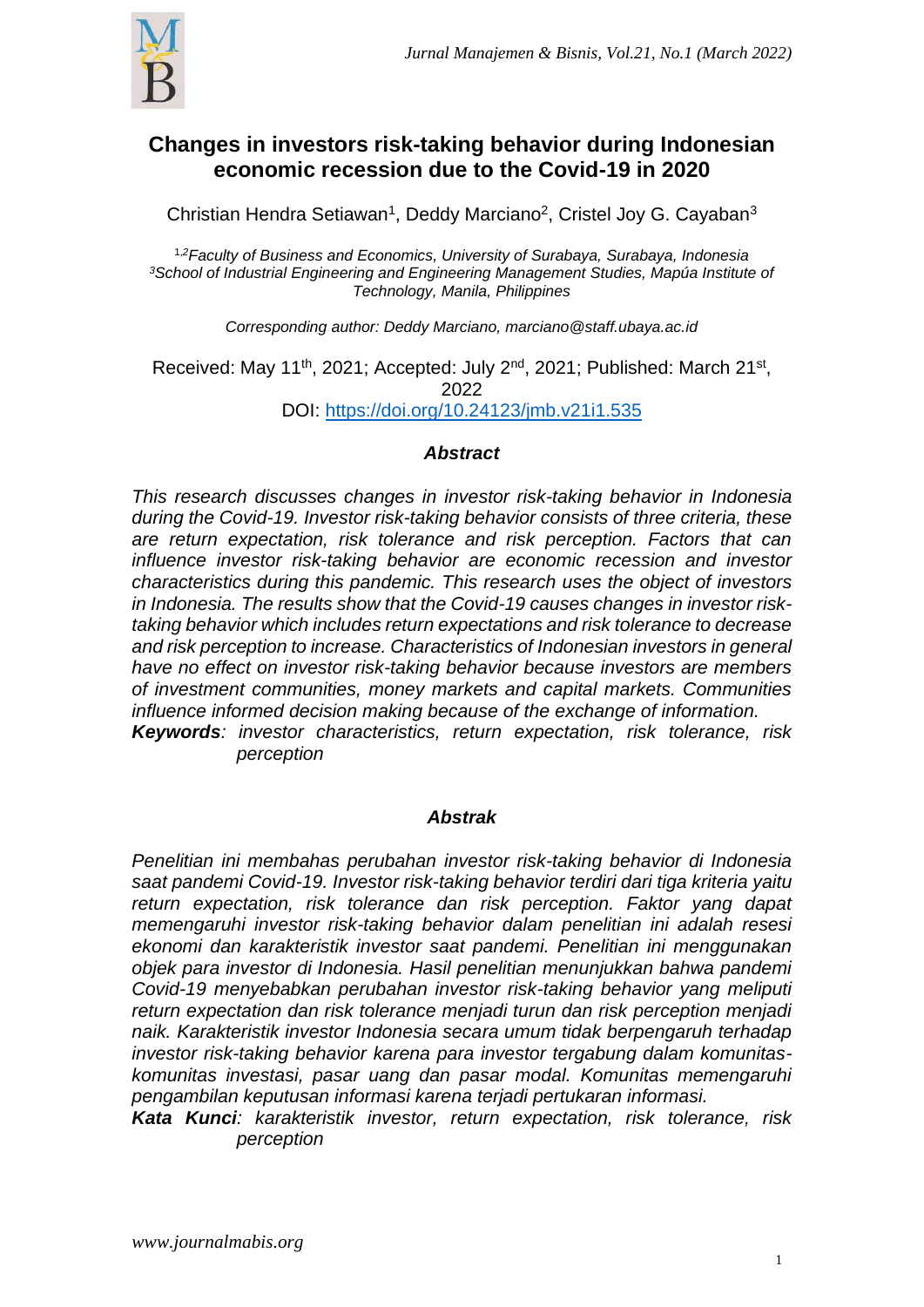

### **Introduction**

In 2020, Indonesia was affected by the Covid-19 Pandemic which resulted in a slowdown in economic activity so that the second and third quarters of 2020 experienced negative economic growth of -5.32% and -3.49%, respectively. ICI (Indonesia Composite Index) trading dropped in March 2020 is another impact caused by the pandemic due to the weakening of economic activity in all industrial sectors. As a result of negative economic growth for two consecutive years, Indonesia was declared a recession in that year. For the investor*,* changes in investor risk-taking behavior is likely to occur due to the impact of falling stock prices drastically resulting in the risk tolerance of investors change. However, according to Gerrans, et al. (2015) investors do not change their perception of risk tolerance significantly when the economic crisis hit Australia, North America and the UK.

Hofmann, et al. (2013) and (2015) and Vu, et al . (2020) said that in European countries the investors change the perception of risk when trade again. It is possible that people who are used to making investments suffer huge losses when the pandemic hits the world . This is very likely to happen because traditional financial theory assumes that people always think rationally, that is, they have high profit expectations without paying attention to other factors that could be detrimental (Vu, et al ., 2020). The investors are vying to get the maximum profit when the economy is predicted to be stable. For some party, the impact of the pandemic is very psychological and traumatized when they want to invest again because the losses experienced are so large and can change perceptions permanently (Hoffmann, et al. 2013). Gerrans, et al . (2015) investigated the risk tolerance limit of each individual in investing in financial markets which changed drastically during the global financial economic crisis in 2007-2009. Risk tolerance is also closely related to a person's psychological condition when he sees the real condition of the financial market occurred in that period.

Investors' perceptions of the risk and return characteristics of a particular stock or stock market are generally considered to be the main drivers of investor decisions. The results of recent research in the field of behavioral finance show that investors' perceptions can explain their financial portfolio decisions (Hoffmann, et al. , 2015). In investor risk-taking behavior there are return expectations, risk tolerance and risk perception . As an investor, it is very likely to be faced with different investment choices and risks. The results of research conducted by Guiso, Sapienza and Zingales (2011) in Hoffmann , et al . (2015) reported that there is a negative association between investor risk aversion and asset ownership in the share of uncertain asset portfolios. Likewise, research by Merkle and Weber (2014) in Hoffmann , et al . (2015) documented a positive relationship between return expectations and the results obtained. In addition, there is a negative relationship between investor expectations and the level of portfolio risk. Investors' perception will determine the decision to trade the shares or not. Investment decisions are also determined by several intrinsic elements such as past experience due to investment mistakes that have been made in the past as learning for future investments (Limanjaya et al. , 2014).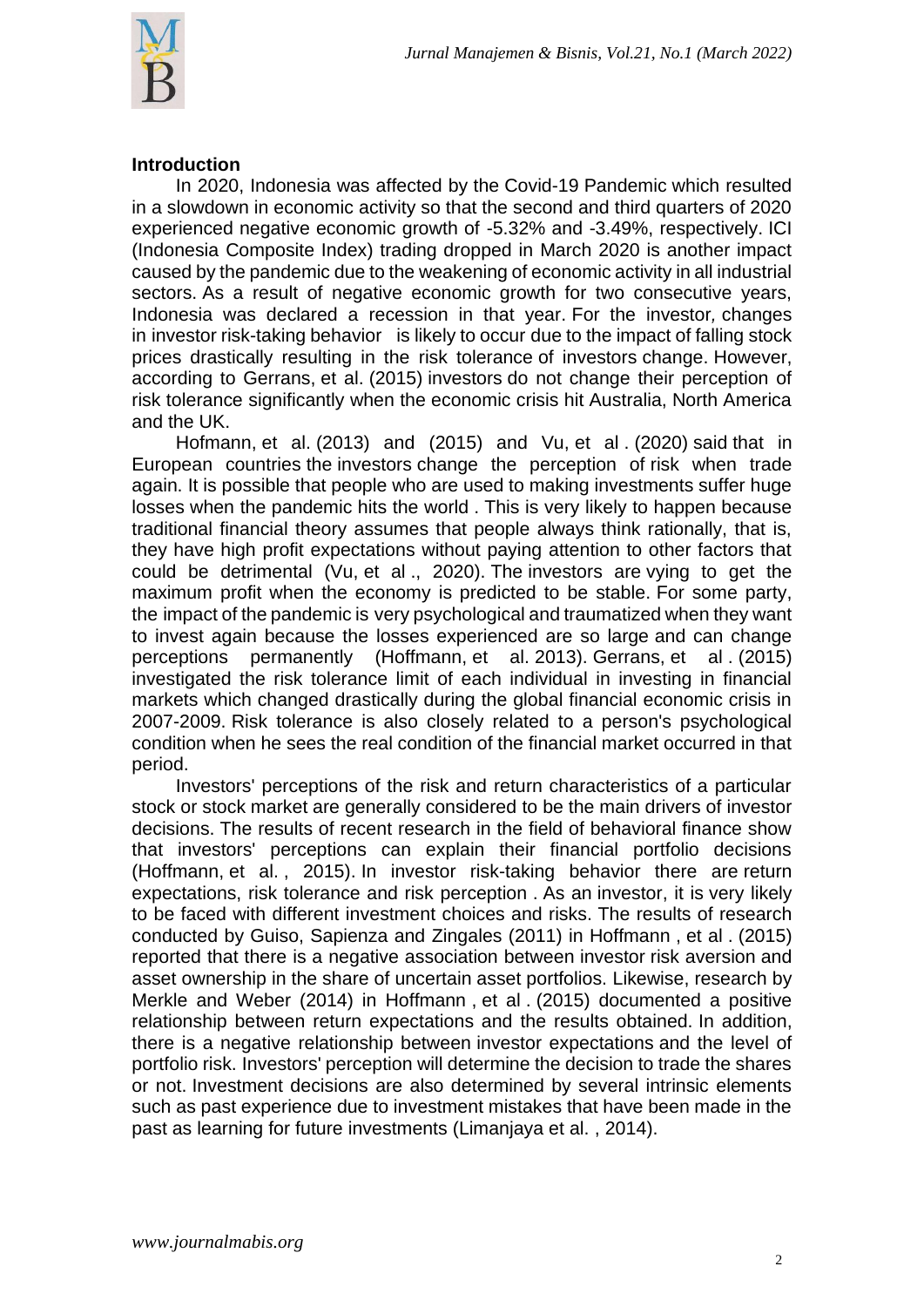

This research conducted to determine the change in investors ' risk-taking behavior by comparing the perception of investors when the normal state in the year 2019 and the perception of investors when the pandemic occurred in 2020. Earlier studies only discuss changes in investors' risk-taking behavior during the economic crisis, but this study is conducted during the Covid-19 pandemic which resulted in the economic crisis in Indonesia. So that, the problems faced by Indonesia are not only overcoming the economic crisis, but also trying to resolve the spread of the Covid-19 virus. The policy taken by the government during this pandemic has never been taken in world history during the economic crisis, namely the implementation of lockdown (Large-Scale Social Restrictions) .

The analysis of changes in investor risk-taking behavior is examined through three criteria: return expectation, risk tolerance and risk perception aim to determine the changes in risk-taking investment decisions by Indonesian investors during the pandemic in 2020. In addition, the characteristics of the investor to investor risk -taking behavior also tested to determine the influence of the characteristics of the Indonesian people who invest towards the investment decisions taken. The control variable used is the difference in the period of time for investors to trade, namely normal conditions and the time of Covid-19 in 2020. The advantages of this research could be used by brokers who want to trade and cooperate with Indonesian investors. Brokers will be helped to identify shifts in the behavior of Indonesian investors before and during the economic crisis. Clients will feel helped and satisfied when the broker knows what they want . In accordance to the background, the research problem of this study is: Has the impact of the Covid-19 pandemic reduced investor tolerance for risk by that affecting investor risk-taking behavior? and Do investor characteristics have a positive effect on investor risk-taking behavior?

### **Research Methods**

The object of this research was investors in Indonesia who were actively trading with a minimum of one year's experience, because they already had experience investing during normal circumstances and continue to invest during the pandemic. Sample data collected from random online questionnaires with a target sample of 400 data obtained from the formula slovin. The reliability test of the data in this study used the Cronbach's Aplha method with a minimum limit of 0.6 to be declared as reliable. The questionnaire data tested using two methods, namely: *paired t-test* to determine differences in investor risk-taking behavior between normal and pandemic times and ordered logit regression to examine the effect of investor characteristics on investor-risk taking behavior. Model 1:

$$
Paired \text{ } t_{test} = \frac{x_{norm} - x_{reses}i}{\sqrt{\frac{s_{norm}^2}{n_{norm}} + \frac{s_{reses}^2}{n_{reses}^2} - 2r\left(\frac{s_{norm}}{\sqrt{n_{norm}}}\right)\left(\frac{s_{reses}}{\sqrt{n_{reses}^2}}\right)}} \tag{1}
$$

Model 2: *y\* = A + β\*investor characteristic + ε* (2)

 $X_{nom}$  is the average value of respondents in normal times.  $X_{recession}$  is the average value of respondents during the pandemic.  $S^2_{\text{nom}}$  is the variant of respondents in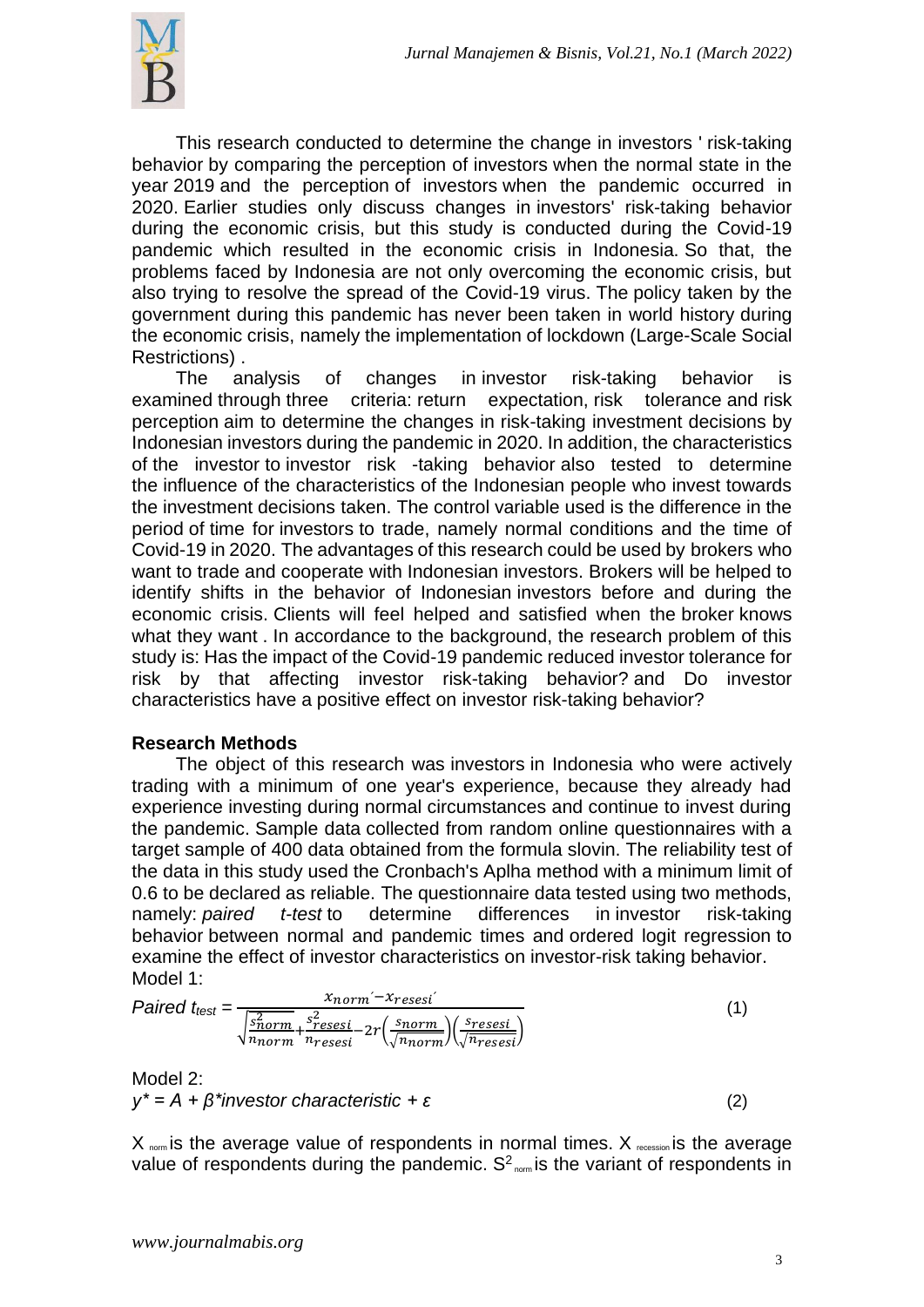

normal times. S<sup>2</sup> recession is variance of respondents during the pandemic.  $n_{\text{norm}}$  and  $n_{\text{recession}}$  are the same number of respondents.  $y^*$  is the exact but unobserved value of the dependent variable. A is the intercept or constant. β is a vector of regression coefficients to be estimated. ε is the error value.

# **Result and Discussions**

A total of 435 respondents were collected. The data obtained are as follows:

|                             | Taper T. Questionnaire Data |                         |                   |         |                         |  |  |  |
|-----------------------------|-----------------------------|-------------------------|-------------------|---------|-------------------------|--|--|--|
| <b>Normal Condition</b>     |                             |                         | Pandemic Covid-19 |         |                         |  |  |  |
| No.                         | Average                     | <b>Combined Average</b> | No.               | Average | <b>Combined Average</b> |  |  |  |
|                             | <b>Return Expected (RE)</b> |                         |                   |         |                         |  |  |  |
|                             | 2.6943                      |                         | 14                | 3.8207  |                         |  |  |  |
| 2                           | 2.5885                      |                         | 15                | 3.2115  |                         |  |  |  |
| 3                           | 2.6184                      | 2.7793                  | 16                | 3.5126  | 3.3908                  |  |  |  |
| 4                           | 3.5701                      |                         | 17                | 3.6874  |                         |  |  |  |
| 5                           | 2.4253                      |                         | 18                | 2.7218  |                         |  |  |  |
| <b>Risk Tolerance (RT)</b>  |                             |                         |                   |         |                         |  |  |  |
| 6                           | 4.7517                      |                         | 19                | 5.0069  |                         |  |  |  |
|                             | 3.8529                      | 4.0109                  | 20                | 4.5333  |                         |  |  |  |
| 8                           | 3.2598                      |                         | 21                | 3.8989  | 4.3925                  |  |  |  |
| 9                           | 4.1793                      |                         | 22                | 4.1310  |                         |  |  |  |
| <b>Risk Perception (RP)</b> |                             |                         |                   |         |                         |  |  |  |
| 10                          | 4.3908                      |                         | 23                | 3.1793  |                         |  |  |  |
| 11                          | 4.5793                      | 4.5598                  | 24                | 4.1609  | 3.8178                  |  |  |  |
| 12                          | 4.7241                      |                         | 25                | 3.7839  |                         |  |  |  |
| 13                          | 4.5448                      |                         | 26                | 4.1471  |                         |  |  |  |
|                             |                             |                         |                   |         |                         |  |  |  |

# **Tabel 1. Questionnaire Data**

By using 95% Confident Interval , the results of the paired t-test are as follows:

| Table 2. The paired t-test on changes in investor risk taking behavior |  |
|------------------------------------------------------------------------|--|
|------------------------------------------------------------------------|--|

| Variable                  | P-value |
|---------------------------|---------|
| <b>Return expectation</b> | 0.000   |
| <b>Risk tolerance</b>     | 0.000   |
| <b>Risk perception</b>    | 0.000   |

Based on Indonesian investor respondents, the results of the paired t-test for the three criteria are accept  $H_1$ , so that if it is taken as a whole it can be concluded that the first hypothesis in this study which says "the Covid-19 pandemic can reduce investors' tolerance for risk by that changing investors' risktaking behavior in the form of decreased return expectation and risk tolerance and increased risk perception " is acceptable. This is in accordance with previous research conducted by Hoffmann, et al. in 2013. In his research, it was explained that when the economic crisis occurred, investors experienced a shift in risk taken when they began to actively trade again. The basis of this change is because risk tolerance decreases, then the perception of risk will increase.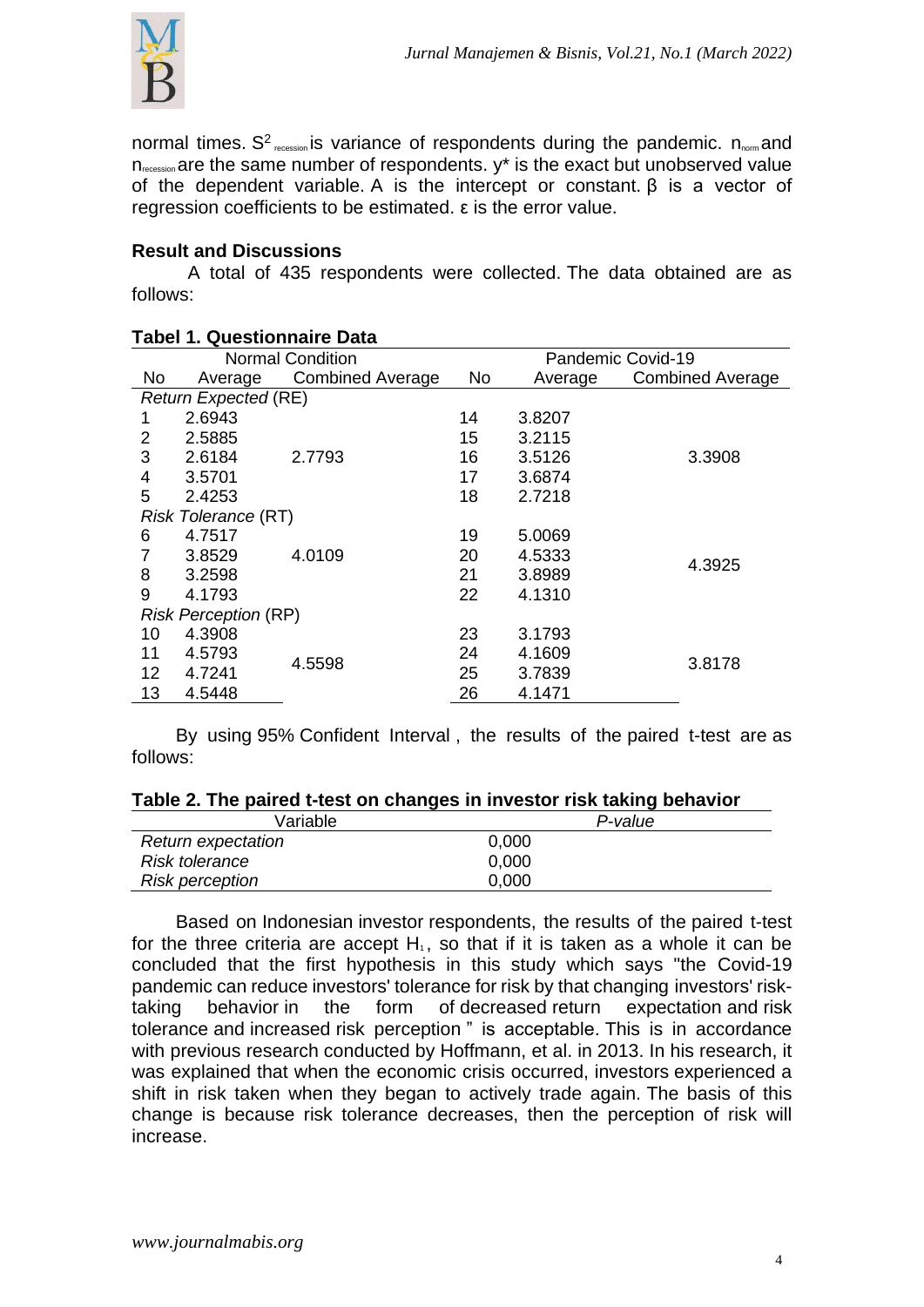

| Charac<br>teristics<br>Respon<br>dents | Covariate<br>S | Sig.  | Conclusio<br>n        |  | Charac<br>teristics<br>Respon<br>dents | Covariate<br>$\mathsf S$ | Sig.         | Conclusio<br>n        |
|----------------------------------------|----------------|-------|-----------------------|--|----------------------------------------|--------------------------|--------------|-----------------------|
|                                        | RE norm        | 0,285 | Reject H <sub>1</sub> |  |                                        | RE Cov19                 | 0,656        | Reject H <sub>1</sub> |
|                                        | RT norm        | 0,649 | Reject H <sub>1</sub> |  |                                        | RT Cov19                 | 0,767        | Reject $H_1$          |
|                                        | RP norm        | 0,611 | Reject $H_1$          |  |                                        | RP Cov19                 | 0,591        | Reject $H_1$          |
| Age                                    | RE Cov19       | 0,752 | Reject H <sub>1</sub> |  |                                        | RE norm                  | 0,264        | Reject $H_1$          |
|                                        | RT Cov19       | 0,469 | Reject H <sub>1</sub> |  |                                        | RT norm                  | 0,646        | Reject H <sub>1</sub> |
|                                        | RP Cov19       | 0,894 | Reject H <sub>1</sub> |  | Last                                   | RP norm                  | 0,233        | Reject H <sub>1</sub> |
|                                        | RE norm        | 0,113 | Reject H <sub>1</sub> |  | Educati                                | RE Cov19                 | 0,954        | Reject H <sub>1</sub> |
|                                        | RT norm        | 0,878 | Reject $H_1$          |  | on                                     | RT Cov19                 | 0,363        | Reject $H_1$          |
| Gender                                 | RP norm        | 0,174 | Reject H <sub>1</sub> |  |                                        | RP Cov19                 | 0,604        | Reject H <sub>1</sub> |
|                                        | RE Cov19       | 0,084 | Reject $H_1$          |  |                                        | RE norm                  | 0,867        | Reject H <sub>1</sub> |
|                                        | RT Cov19       | 0,066 | Reject $H_1$          |  | Income                                 | RT norm                  | 0,296        | Reject $H_1$          |
|                                        | RP Cov19       | 0,722 | Reject $H_1$          |  | per                                    | RP norm                  | 0,942        | Reject $H_1$          |
|                                        | RE norm        | 0,096 | Reject H <sub>1</sub> |  | Month                                  | RE Cov19                 | 0,742        | Reject $H_1$          |
| Workin                                 | RT norm        | 0,886 | Reject $H_1$          |  | RT Cov19                               | 0,667                    | Reject $H_1$ |                       |
|                                        | RP norm        | 0,961 | Reject $H_1$          |  |                                        | RP Cov19                 | 0,938        | Reject $H_1$          |
| g<br><b>Status</b>                     | RE Cov19       | 0,043 | Accept $H_1$          |  |                                        | RE norm                  | 0,458        | Reject $H_1$          |
|                                        | RT Cov19       | 0,912 | Reject H <sub>1</sub> |  |                                        | RT norm                  | 0,825        | Reject H <sub>1</sub> |
|                                        | RP Cov19       | 0,108 | Reject H <sub>1</sub> |  | <b>Net</b>                             | RP norm                  | 0,351        | Reject H <sub>1</sub> |
|                                        | RE norm        | 0,01  | Accept $H_1$          |  | Worth                                  | RE Cov19                 | 0,981        | Reject H <sub>1</sub> |
|                                        | RT norm        | 0,98  | Reject H <sub>1</sub> |  |                                        | RT Cov19                 | 0,835        | Reject H <sub>1</sub> |
| Occupa                                 | RP norm        | 0,169 | Reject $H_1$          |  |                                        | RP Cov19                 | 0,858        | Reject H <sub>1</sub> |
| tion                                   | RE Cov19       | 0,055 | Reject $H_1$          |  |                                        | RE norm                  | 0,793        | Reject H <sub>1</sub> |
|                                        | RT Cov19       | 0,262 | Reject H <sub>1</sub> |  | Invest                                 | RT norm                  | 0,892        | Reject $H_1$          |
|                                        | RP Cov19       | 0,806 | Reject $H_1$          |  | ment                                   | RP norm                  | 0,452        | Reject $H_1$          |
|                                        | RE norm        | 0,731 | Reject $H_1$          |  | Experie                                | RE Cov19                 | 0,084        | Reject $H_1$          |
| Marital                                | RT norm        | 0,833 | Reject $H_1$          |  | nce                                    | RT Cov19                 | 0,298        | Reject $H_1$          |
| <b>Status</b>                          | RP norm        | 0,53  | Reject $H_1$          |  |                                        | RP Cov19                 | 0,792        | Reject H <sub>1</sub> |

## **Table 3. Results of ordered logit regression test between investor characteristics and investor risk taking behavior**

*Information: RE is return expectation, RT is risk tolerance, RP is risk perception, norm is normal period, and Cov19 is pandemic period.*

In general, the conclusion on the second hypothesis which says "characters investors positively influence on investor risk-taking behavior because it is based on the demographics of investors are different" is rejected. This is not in accordance with the research conducted by Hoffmann, et al. in 2015 because in his research stated that the characteristics of investors have a positive effect on investment decision making. According to Hoffmann, et al. (2015) investors who have longer investment experience have a riskier portfolio and have many asset derivatives. However, the variable "Working Status" on the return expected decision during Covid-19 and "Occupation" on the return expected decision during normal condition had a positive effect.

After testing the two hypotheses, the next step was to find out the correlation between respondents' characteristics and Investor Risk-Taking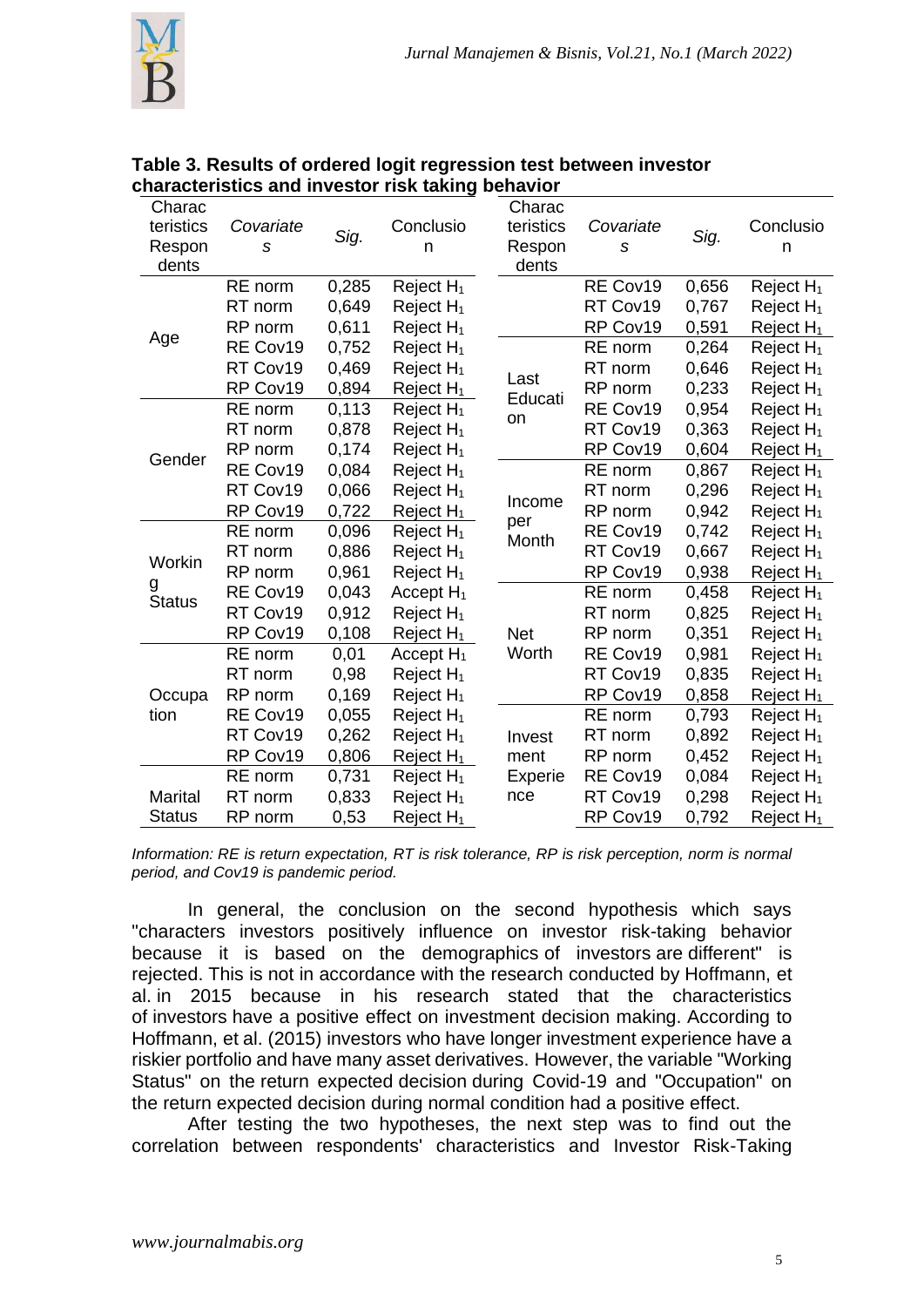

Behavior. The purpose is to determine the characteristics that significantly influence decision making. Here is the correlation:

| $\cdots$              |                    |             |                    |                     |                     |                     |
|-----------------------|--------------------|-------------|--------------------|---------------------|---------------------|---------------------|
| Correlations          | RE <sub>norm</sub> | $RT_{norm}$ | RP <sub>norm</sub> | RE <sub>Cov19</sub> | RT <sub>Cov19</sub> | RP <sub>Cov19</sub> |
| Age                   | $-0,067$           | 0,0406      | 0,0518             | $-0,048$            | $-0,008$            | 0,0491              |
| Gender                | 0,0247             | 0,0550      | 0,0734             | $-0,043$            | $0,085*$            | 0,0226              |
| Working status        | $-0,051$           | 0,0344      | 0,0325             | 0,0610              | 0,0427              | 0,0690              |
| Occupation            | $-0,104$           | 0,0173      | $0,085*$           | 0,0196              | $-0,004$            | 0,0179              |
| <b>Marital status</b> | $-0,001$           | 0,0105      | $-0,023$           | 0,0116              | $-0,005$            | 0,0217              |
| Last education        | $-0,054$           | 0,0049      | $-0,020$           | $-0,016$            | 0,0402              | 0,0142              |
| Income per month      | $-0,003$           | $-0,049$    | $-0,026$           | $-0,012$            | $-0.014$            | $-0,008$            |
| Net worth             | $-0,037$           | 0,0161      | 0,0499             | 0,0032              | 0,0274              | 0,0283              |
| Investment experience | 0,0513             | $-0,023$    | 0,0319             | 0,0572              | $-0,039$            | $-0,007$            |

### **Table 4. Correlation of Respondents Characteristics with Investor Risk-Taking Behavior**

Note: (\*) significant at 10% level

During normal condition, Indonesian investors have a high return expectation value with an average value of 2.7793 from the questionnaire. In addition, investors who are less satisfied with returns tend to take greater risk than investors who are easily satisfied. In this case, Indonesian investors can be categorized as investors who are not satisfied with returns during normal conditions because the average value of the questionnaire proves that respondents have high return expectations so that the risk taken is quite large. This phenomenon is in accordance with that found by Vu, et al. in 2020 in his research which revealed that investors want to get the maximum profit when the predicted situation is stable. When the Covid-19 pandemic hit Indonesia, of course, money and capital market trade was immediately disrupted. As a result, the return from direct investment changed 180 degrees which caused a lot of losses. This incident caused investors to change their investment decisions by lowering their return expectations. The shifting in expected returns during a pandemic in this study can be proven by the average value of 3.3908 from the questionnaire. The same thing was also described in the research of Hoffmann, et al. (2013) which stated that investors' return expectations decrease significantly when investors experience times with poor returns when the economic crisis hit Europe. Investors' perception of this risk significantly influences the analysis to make trades. During the 2008 crisis, investors' expectations of returns declined as the economy worsened.

It is the same with the risk tolerance of Indonesian investors, which turned out to have a higher tolerance value during normal conditions, with an average value of 4.0109 from the questionnaire when compared to the average value during the pandemic, which is 4.3925. This shows a shift in risk tolerance as well when the Covid-19 pandemic hit Indonesia to a lower level. Investors become more selective in spending on the money market and capital market by choosing a portfolio with a minimum standard deviation. Investors who initially have a higher risk tolerance tend to direct investors to choose a portfolio with a higher standard deviation (Vu, et al., 2020). From the results of this analysis which shows this decision shift, it is known that investors seem to know the risks of their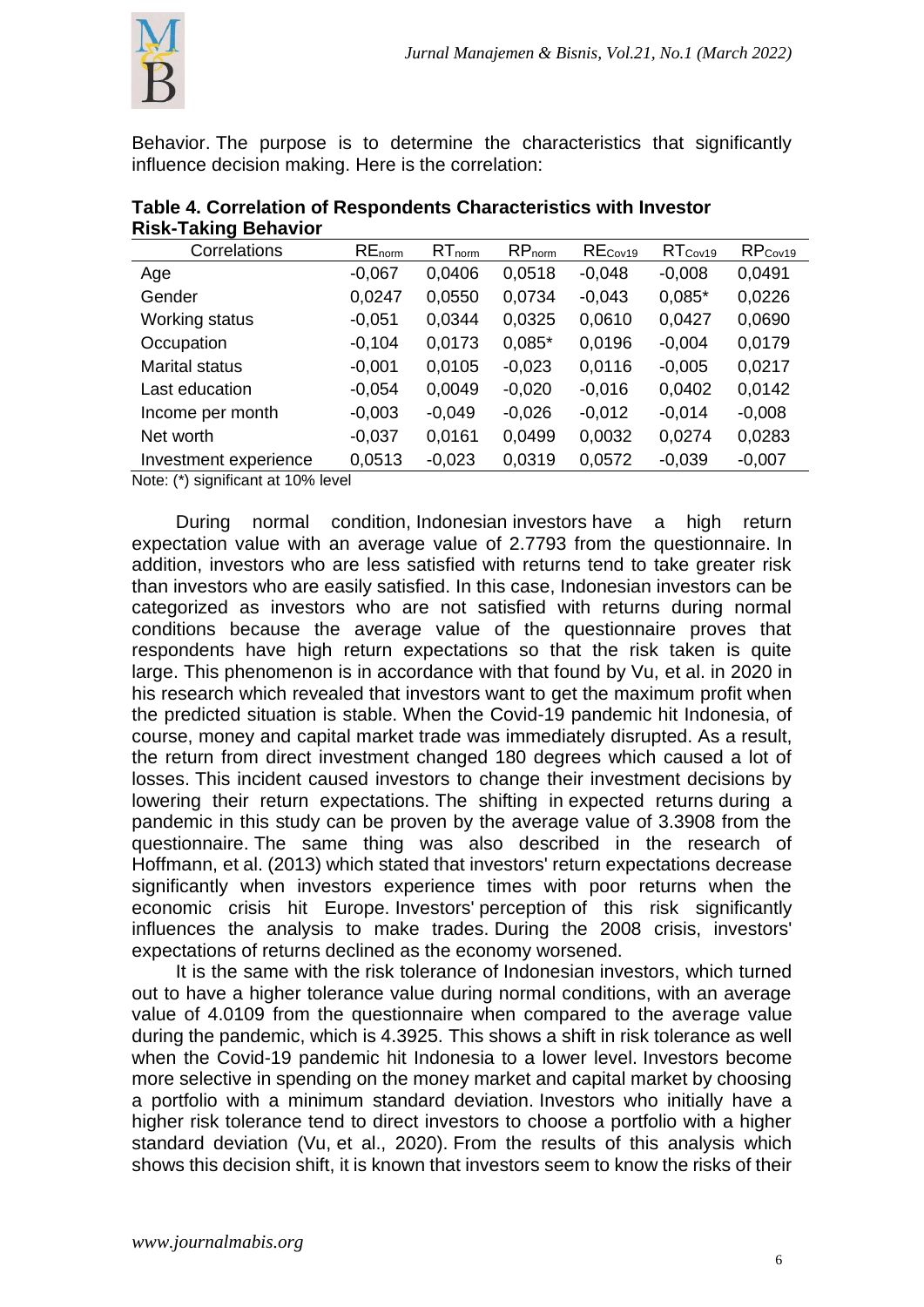

portfolios, thus when making purchases again they are aware of the chosen risks because investor risk tolerance is positively related to their actual portfolio risk. According to Hoffmann et al. (2015) in their research that investors who are more tolerant of risk experience greater exposure to the stock market, while investors who view higher risk lower their exposure to the stock market. Therefore, the shift in risk tolerance decisions held by investors also changes when economic conditions change.

Investors' risk perception also experienced the same changes as the two previous criteria during the Covid-19 pandemic. This shift is indicated by the average value during normal conditions, which is 4.5598 from the questionnaire, which means that investors' risk perception at normal times is lower because the value is more than 4. The average value during the Covid-19 situation shifted to 3.8178 which it means that the risk perception of investors during the pandemic is higher because the value is below 4. This risk perception is very likely to experience a shift because when the pandemic hits Indonesia, more and more uncertainty can be seen from the sluggish economy condition. As a result, the money market and capital market are also affected by increasing risk due to high volatility. This makes the risk perception of investors higher because investors do not want to experience losses when transacting when the country's economy is not stable. Just like risk tolerance, this risk perception is also one of the parameters of investor portfolio risk because this risk perception is positively related to portfolio risk, which means that each investor is aware of the risks of their investment portfolio. Hoffman, et al. in 2013 also said investor perceptions showed significant fluctuations during the crisis, with risk tolerance and risk perception being less stable than expected returns. During the worst month of the crisis, investors' perception of risk increased, so investors were very careful when shopping at that time to avoid losses.

As previously mentioned, this research with Indonesian investor as the respondents concluded that investor character does not have a positive effect on risk-taking behavior because in practice, practitioners during trading in the money market and capital market rely more on community discussion. Most likely decisions to trade in the money market and capital market are taken based on the results of discussions in the community. This community contains various characteristics of investors. This is the reason consumer characteristics have no effect because individual investors do not purely have their own decisions but are influenced by their community.

Although the majority of the characteristics of investors in this study do not have a positive effect on risk-taking behavior, there are still two characteristics that have an effect, namely working status and occupation. The respondent's work status has a positive effect on return expectations during Covid-19 and the respondent's profession has a positive effect on return expectations during normal conditions or before the Covid-19 pandemic. Characteristics of working status have a positive effect because they are based on different sources of income for each individual. When Covid-19 occurs, it is likely happened that the status of work will change which has an impact on changes in income as well. This different income causes the purchasing power and investment decisions of each investor to be different. Even though investors are members of one or many communities, the purchasing power of investors is not the same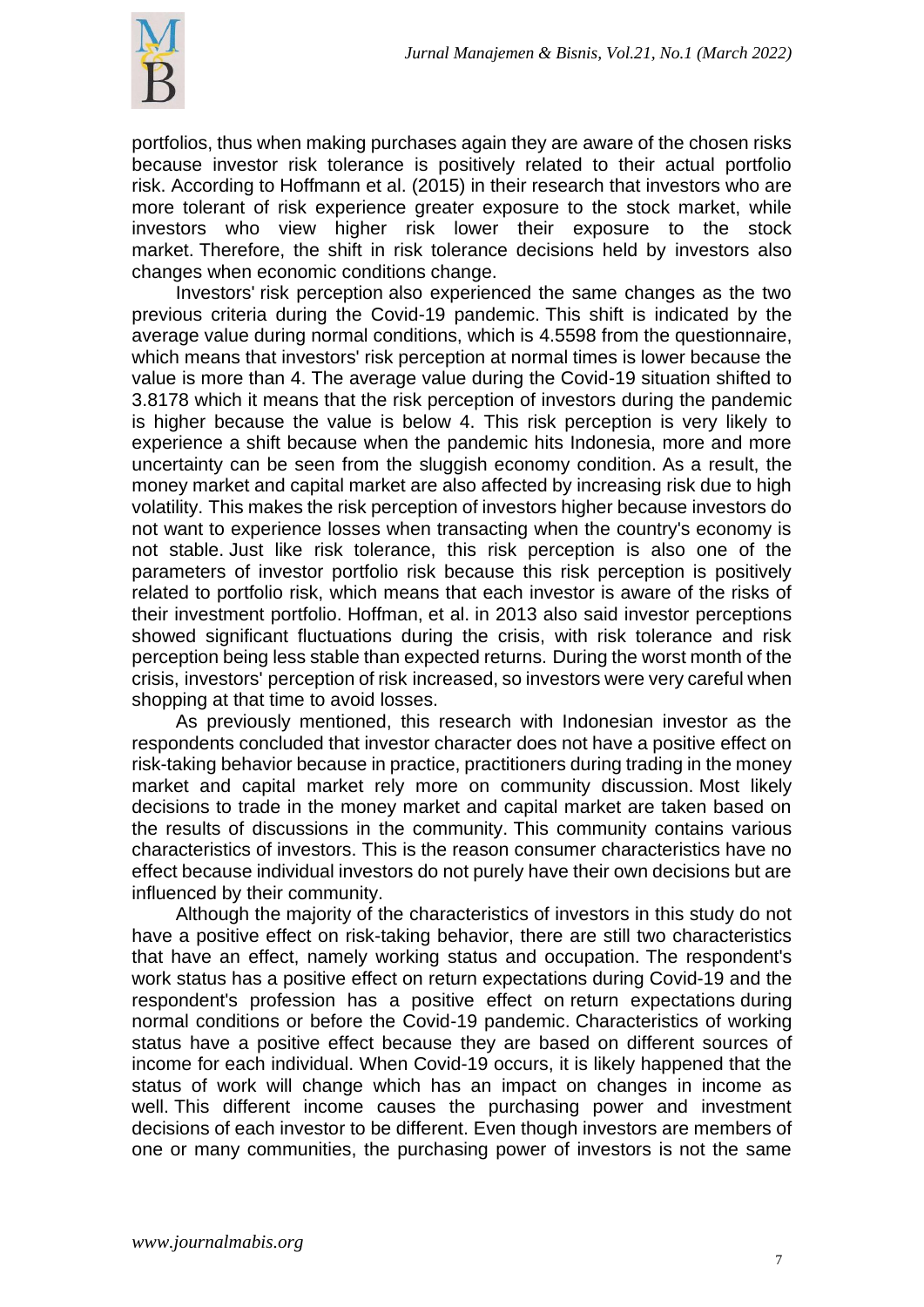

because when they invest, investors do not cooperate. They only discuss to make trade decisions and investment risk analysis. Meanwhile, occupation characteristics have a positive effect because different work backgrounds will certainly build different characteristics of investors.

Overall, the respondents' occupations are private employees (63.7%) and entrepreneurs (23.0%) who usually tend to have different decisions. Private employees usually prefer to play it safe, so that the return expectation will be low because the risk taken is also low. In contrast to the background of entrepreneurial respondents who have more character that can accept and play at high risk, therefore the return expectation of entrepreneurial respondents is higher because their portfolio investment is at high risk. This can be evidenced by the shift in the average return expectation during normal times and during the Covid-19 pandemic between private employees and entrepreneurs, each shifting  $(\Delta R_{Private\,Embloves})$  0,6708 for private employees and shifting  $(\Delta R_{Entrepreneurs})$ 0,5240 for entrepreneurs. Theoretically, this conclusion is also supported by Kurniullah, et al. (2021) that entrepreneurs have many risks and they are used to the pressure of various risks arising from the running of their business, so entrepreneurs have their own way of dealing with them. As for the changes experienced by employees described by Markovits, et al. (2014) that when employees faced the economic crisis in 2009 in Greece overall job satisfaction and motivation decreased. In addition, the sense of security that employees have is also reduced. The relationship between investor characteristics and risk tolerance and risk perception does not have a positive effect because again, their decisions are influenced by their community. Meanwhile, during the Covid-19 pandemic, employment did not have a positive effect on the overall criteria for risk-taking behavior because the impact of this pandemic directly affected all the investor profession in Indonesia. This is also found in the research of Gerrans, et al. (2015) which states that many variables of investor characteristics are not significant to the determination of risk tolerance . In his research, it was found that only age had a significant negative effect on investors' risk tolerance . This proves that when there is an economic crisis, the impact will make the distinction

between investor characteristics become blurry.

If you look at the correlation of respondent characteristics with investor risktaking behavior in Table 4, there are only two characteristics that are correlated with each other, namely occupation and gender. As previously discussed regarding job characteristics, if previously that work had a positive effect on expected return under normal circumstances, it was different from job characteristics which turned out to be not significantly correlated with expected return. In fact, occupation has a significant positive correlation with risk perception (0.085\*) under normal conditions. This correlation occurs presumably because different work backgrounds make investors view different perceptions of risk in the money market and capital market. However, job characteristics are not significantly correlated either positively or negatively for other risk-taking behavior criteria because it is assumed that the decisions taken by respondents are influenced by the results of their community discussions with various work backgrounds. Meanwhile, during the Covid-19 pandemic, all respondents' occupations were affected by this pandemic.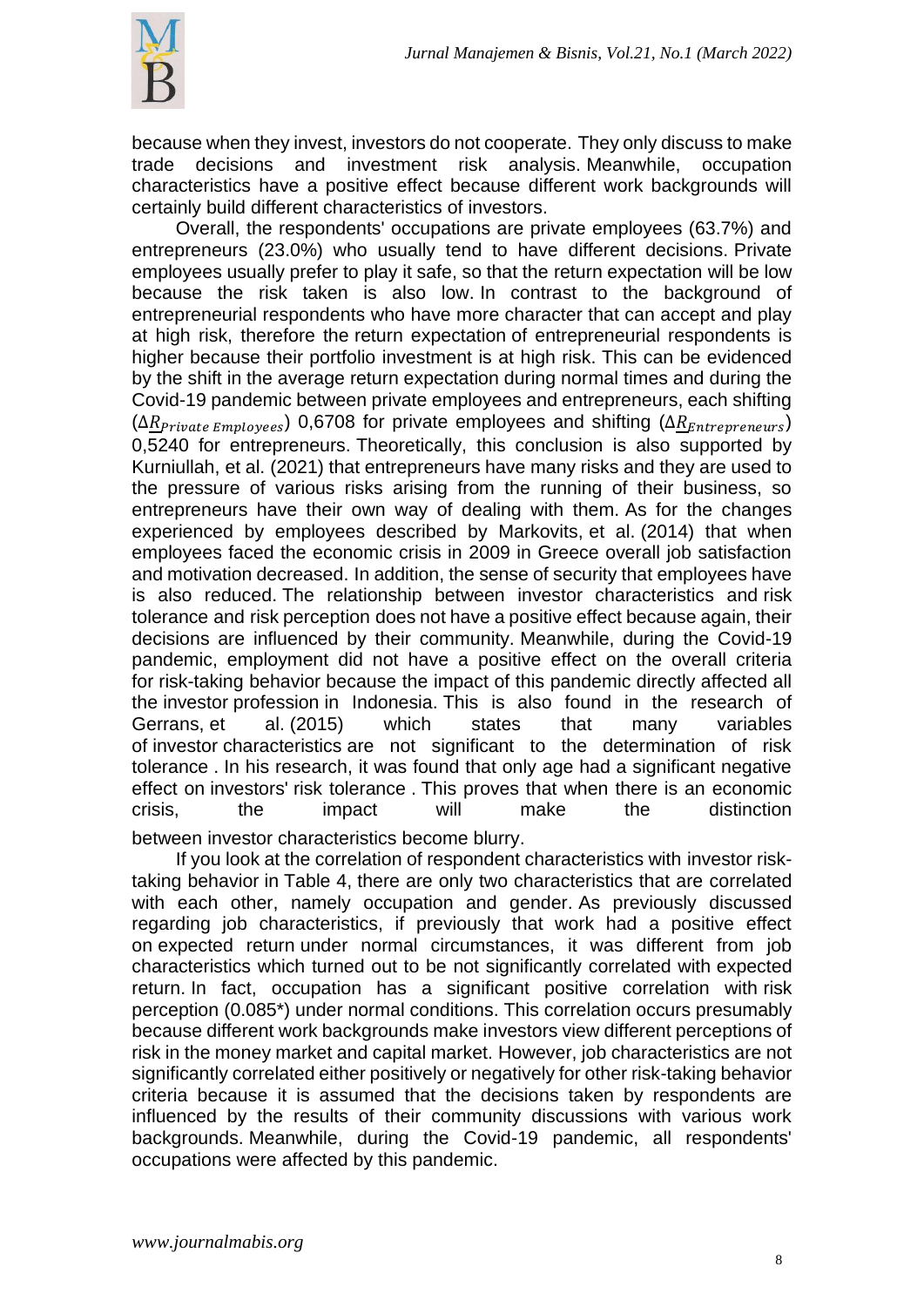

In the same Table, 4 it is also stated that the gender characteristics of the respondent has a significant positive correlation with risk tolerance during the Covid-19 pandemic. This correlation occurs because the gender background between men and women has a psychologically different approach to risk acceptance. The shift in risk tolerance of the male group is lower than the shift in the female group. The male group change has an average value delta  $(\Delta RT_{Men})$ of 0.3579 while the female group shift has an average value delta ( $\Delta RT_{Women}$ ) of 0.4491. The conclusion of this answer is also supported by Jurajda, et al. (2011) and Shurchkov (2012) which stated that the male group tends to be more receptive to changing circumstances that turn out to be worse than women. In this study, the change in question can be equated with a bad economic situation due to the Covid-19 pandemic, so that the shift in risk tolerance of the male is less than the female group. Meanwhile, the other risk-taking behavior criteria are not correlated with the respondent's gender. This finding is caused by the main cause in the discussion of this subsection, namely the existence of the respondent community. Discussion in the respondent community is very influential on decision making regardless of the background characteristics and status of investors. In addition, most investors not only join one community, but many communities to get more information and discuss with more investors. So, it is possible that the topics of discussion and decisions taken in one community and other communities are interrelated. By that, it can be said that there is no community that stands independently in making shopping or selling decisions from a discussion. The importance of discussion in this community to analyze investment instruments because it is in accordance with previous research by Limanjaya, et al. (2014) revealed that new investors will invest when they really know the investment instrument. Recognition (familiarity) is the most important factor when investing. In addition to familiarity, the research also discusses that other factors that influence investment decisions are considering the past, data mining, social interaction, fear and greed, and emotion. These factors are all present in the community.

The behavior of investors in Indonesia varies due to the diverse characteristics of investors. The characteristics of investors are caused by several criteria such as their investment experience, motivation, purchasing power, and level of knowledge. Therefore, it will make a difference in the level of expectation of return and risk as well as how confident in trading at certain times in order to get a return close to the expected. The results of statistical testing prove that 435 respondents made a change in investment decisions to be safer when compared to investment activities before the pandemic. In Indonesia, the majority of investors are millennials, which are under the age of 40 with most of them having no more than four years of investment experience, so that the shift in decision-making is considered very fast and easy. Moreover, investors have high expectations of returns when conditions are normal. Automatically, Indonesian investors take action to secure their investment assets when they are at the height of the tensions of the Covid-19 Pandemic. They are in a position to play it safe and are gradually starting to adapt to economic developments and circumstances during the pandemic. In the research of Hoffmann, et al. , (2013) and Vu, et al. (2020) also concluded the same thing because it was found that during the economic crisis, investors immediately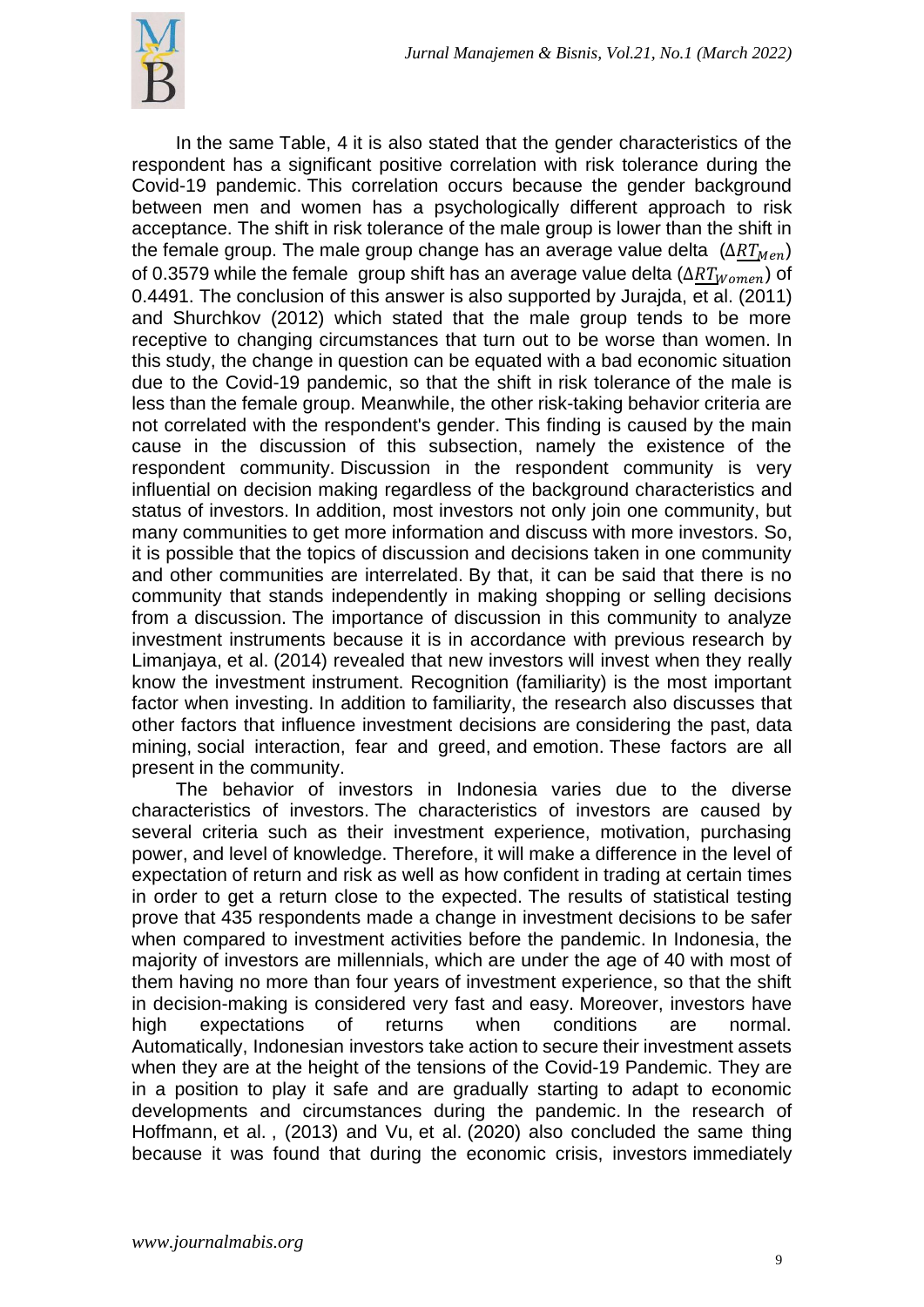

refrain from spending and focus on securing their investment. When the investment is safe, investors will trade again selectively through deeper analysis. When the crisis period enters the final stage, the expected return, risk tolerance and risk perception of investors slowly begin to recover as they adjust to the situation that has occurred.

Most of the Indonesian investors are considered to have a behavior that is not very confident when facing difficult situations due to the pandemic. This can be seen from the change in their investment decisions to become safer, namely return expectations and decreased risk tolerance and increased risk perceptions. When the market return is positive, investors will also show optimism in trading, but vice versa during this pandemic. The market return has a negative value, even a very large negative, so investors will much reduce the frequency of trading and buying stocks with low volatility. This optimism is also influenced by the mood experienced by investors. Mood in this context is a socio-economic condition that occurs in society. Socio-economic conditions will have a positive impact on stock market optimism in Indonesia (Metawa, et al, 2019), but this did not happen during the pandemic. The socio-economic situation of the community when the pandemic turned into chaos. The direct visible impact is the under reaction in the capital market with the extreme drop in the ICI at the end of March 2020. It happened quickly and drastically because investors responded excessively to this pandemic problem in the form of trading with extreme caution or even stopping trading in the market. capital. Coupled with the behavior of investors observed in this study is the behavior of decision-making based on decisions made by many people because they are members of many communities. All these actions taken by investors are due to a lot of uncertainty in a time like this, especially since most investors in Indonesia are less than 40 years old and with relatively short experience, thus they do not have enough experience. It can also be seen that Indonesian investors are not too brave to speculate during this pandemic then the trading decisions taken are mostly shortterm decisions. If in normal times investors will use the strategies they are used to, but during this pandemic the investors make decisions based on long considerations and more analysis through conversations in community forums. This investor behavior provides the ability to collect more information and more accurate data. The experience of investors who are judged to be lacking is what causes most of the decisions taken are decisions that are not too confident, so they choose to play in the safe zone.

## **Conclusion**

The COVID-19 pandemic experienced by Indonesia in 2020 can reduce investor tolerance for risk, thereby changing investor risk-taking behavior in the form of decreased return expectations and risk tolerance and increased risk perception. The changes in investor decision-making when trading again in the money and capital markets is due to the impact of this pandemic in the form of a slowdown in the Indonesian economy. The fear and trauma are the triggers for this shift in risk taking behavior. In testing the investor's character towards investor risk-taking behavior, it turns out that it has no effect. The characteristics of investors have no effect because the majority of investors in Indonesia are members of communities. As a result, the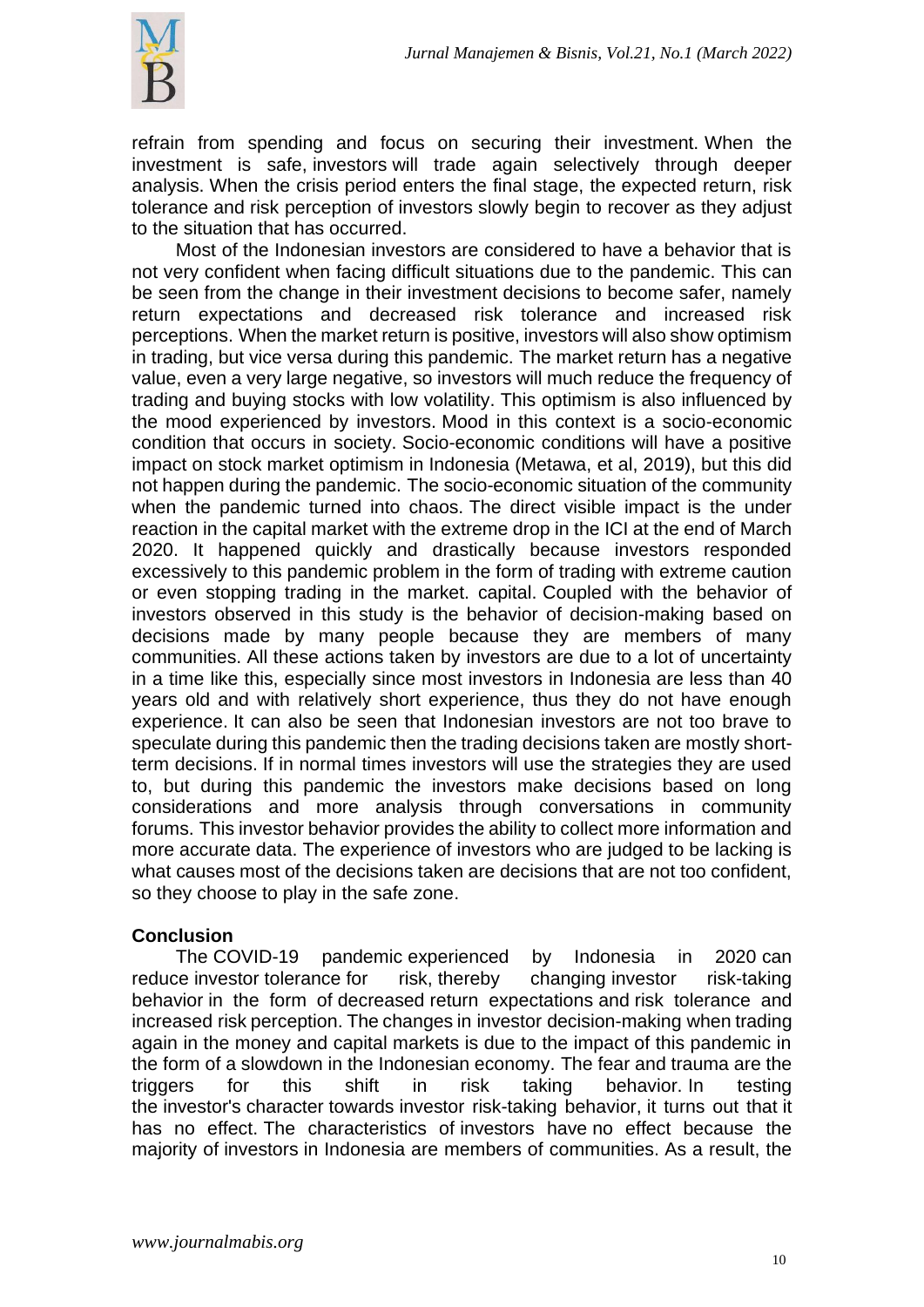

decisions of individual investors are influenced by the results of discussions in the community. The age of investors is mostly under 40 years old which is relatively young and the investment experience is less than four years, so that the level of self-confidence and lack of experience causes these shifts to occur and depend on shared decisions in the community. The community helps investors' ability to collect data and helps investor analysis more accurately.

This research helps brokers to know the changes in the behavior of Indonesian investors before and during the economic crisis. Brokers can also easily understand and deal with their customers to make portfolio swifting when it is felt that the country's economy or even the world will face problems. Clients will feel helped and satisfied when the broker knows what they want. In addition, this research can provide potential information and considerations in making policies for shareholders and securities trading stakeholders.

Researchers provide advice to related parties based on problems that occur such as the need for further research to determine the changes in risk-taking behavior in the recovery period after the economic crisis in 2020 due to the Covid-19 pandemic by entering investor criteria (risk averse, neutral and risk –taker). It also requires support from the government or the campus as research funders, thus they can collect data more intensely to get a shift in risk-taking behavior every month so as to provide more accurate results. In addition, it is hoped that further research in data collection can be supported by interviews with several respondents, then researchers get investors' conditions that are not revealed in the questionnaire points. Usually about emotions or other intrinsic factors. This quantitative data is helpful in analyzing and supporting the explanation of the results of research data processing.

### **References**

- Bailey, W., Kumar, A., & Ng, D. (2011). Behavioral biases of mutual fund investors. *Journal of Financial Economics 102 (1)*, 1–27.
- Barber, B., & Odean, T. (2000). Trading is hazardous to your wealth: the common stock investment performance of individual investors. *Journal of Finance 55 (2)*, 773– 806.
- Bateman, H., Islam, T., Louviere, J., Satchell, S., & Thorp, S. (2011). Retirement Investor Risk Tolerance in Tranquil and Crisis Periods: Experimental Survey Evidence. *The Journal of Behavioral Finance, 12*, 201-2018.
- Faulkner, J.-P., Murphy, E., & Scott, M. (2019). Rural household vulnerability a decade after the great financial crisis. *Elsevier: Journal of Rural Studies*, 240-251.
- Gerrans, P., Faff, R., & Hartnett, N. (2015). Individual financial risk tolerance and the global. *Afaans: Accounting & Finance*, 165-185.
- Gkillas, K., Tsagkanos, A., & Vortelino, I. (2019). Integration and risk contagion in financial crises: Evidence from international stock markets. *Elsevier: Journal of Business Research*, 350 - 365.
- Hasyim, A. I. (2016). *Ekonomi Makro.* Jakarta: Kencana.
- Hoffmann, A. O., Post, T., & Pennings, J. M. (2015). How Investor Perceptions Drive Actual Trading and Risk-Taking Behavior. *Journal of Behavioral Finance, 16*, 04- 103.
- Hoffmann, A., Post, T., & Pennings, J. (2013). Individual investor perceptions and behavior during the financial crisis. *Elsevier: Journal of Banking & Finance*, 60- 74.